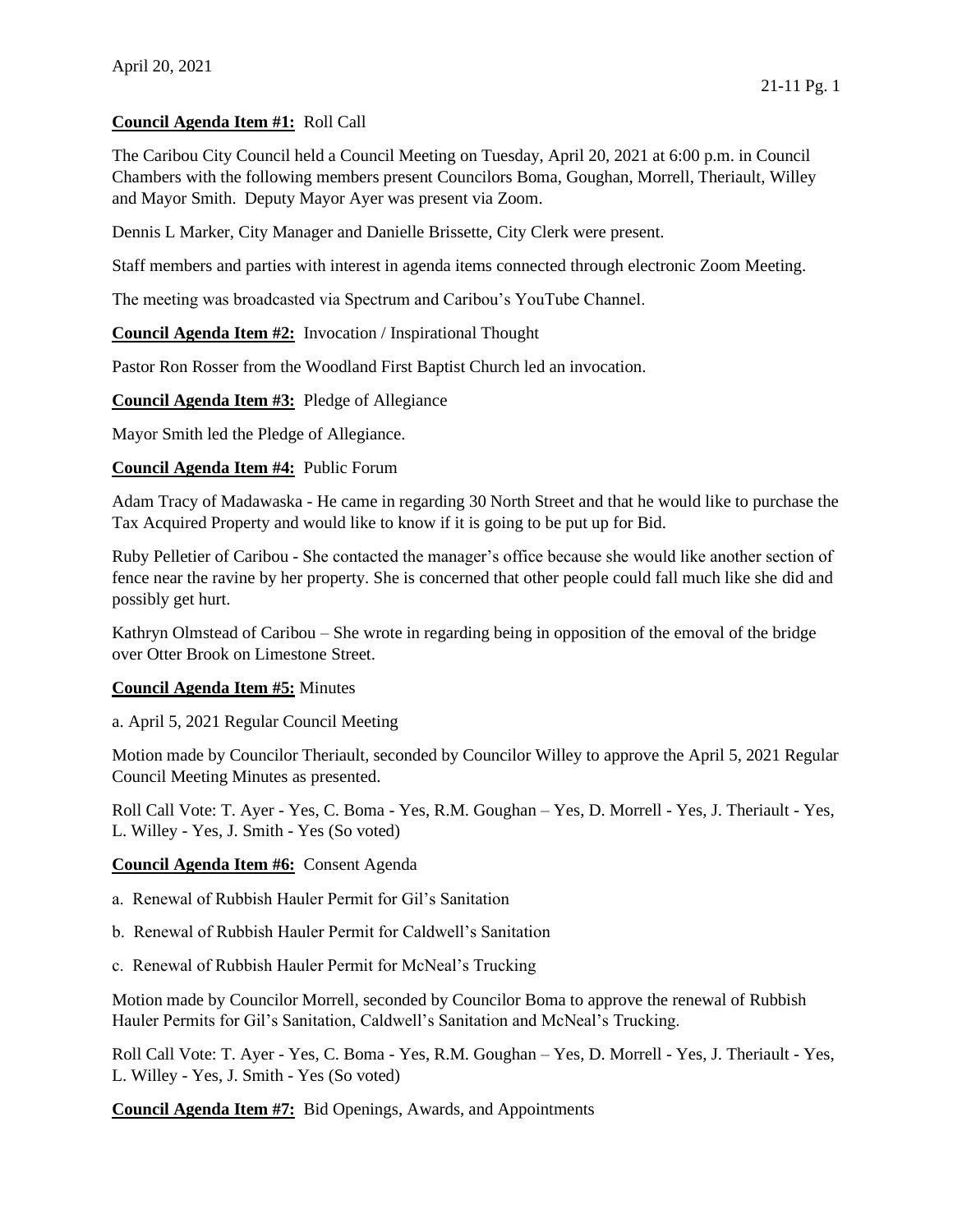a. Resolution 04-01-2021 Spirit of America Recognition of Bob White and Jan Murchison

Manager Marker explained Resolution 04-01-2021 Spirit of America Recognition of Bob White and Jan Murchison. Both individuals have assisted in many projects and several volunteer hours with the City of Caribou, and this is to recognize and show appreciation for them.

Motion made by Councilor Theriault, seconded by Deputy Mayor Ayer to approve Resolution 04-01- 2021 Spirit of America Recognition of Bob White and Jan Murchison.

Roll Call Vote: T. Ayer - Yes, C. Boma - Yes, R.M. Goughan – Yes, D. Morrell - Yes, J. Theriault - Yes, L. Willey - Yes, J. Smith - Yes (So voted)

b. Law Enforcement Officer Appointment – Chandler Madore

Chief Gahagan explained that we would like to bring on Chandler Madore on as a reserve officer. He has previously been a full-time officer in Van Buren.

Motion made by Councilor Theriault, seconded by Councilor Boma to accept the appointment of Law Enforcement Officer Appointment Chandler Madore as a reserve officer for the City of Caribou.

Roll Call Vote: T. Ayer - Yes, C. Boma - Yes, R.M. Goughan – Yes, D. Morrell - Yes, J. Theriault - Yes, L. Willey - Yes, J. Smith - Yes (So voted)

c. Council Subcommittee on Public Safety Facilities

Mayor Smith explained that the safety committee is designed to potentially move forward with the public safety building and to pick up where the discussion was previously left off.

Councilors Boma, Ayer, Theriault have been appointed to the committee with Councilor Boma as the Chair.

**Council Agenda Item #8:** Public Hearings and Possible Action Items

a. Ordinance No. 01, 2021 Series, Rezoning Properties near 470 Sweden Street

Councilor Morrell, seconded by Deputy Mayor Ayer to accept Ordinance No. 01, 2021 Series, Rezoning Properties near 470 Sweden Street with the staff suggestion map that includes all the properties.

Roll Call Vote: T. Ayer - Yes, C. Boma - Yes, R.M. Goughan – Yes, D. Morrell - Yes, J. Theriault - Yes, L. Willey - Yes, J. Smith - Yes (So voted)

**Council Agenda Item #9:** Reports by Officials and Staff

a. March 2021 Financials

Manager Marker reviewed the March 2021 Finance report.

Motion made by Councilor Willey, seconded by Councilor Theriault to accept the March 2021 Financial report as presented.

Roll Call Vote: T. Ayer - No, C. Boma - Yes, R.M. Goughan – Yes, D. Morrell - Yes, J. Theriault - Yes, L. Willey - Yes, J. Smith - Yes (So voted)

b. Manager's Report

Manager Marker reviewed the City Manager's report dated April 17, 2021.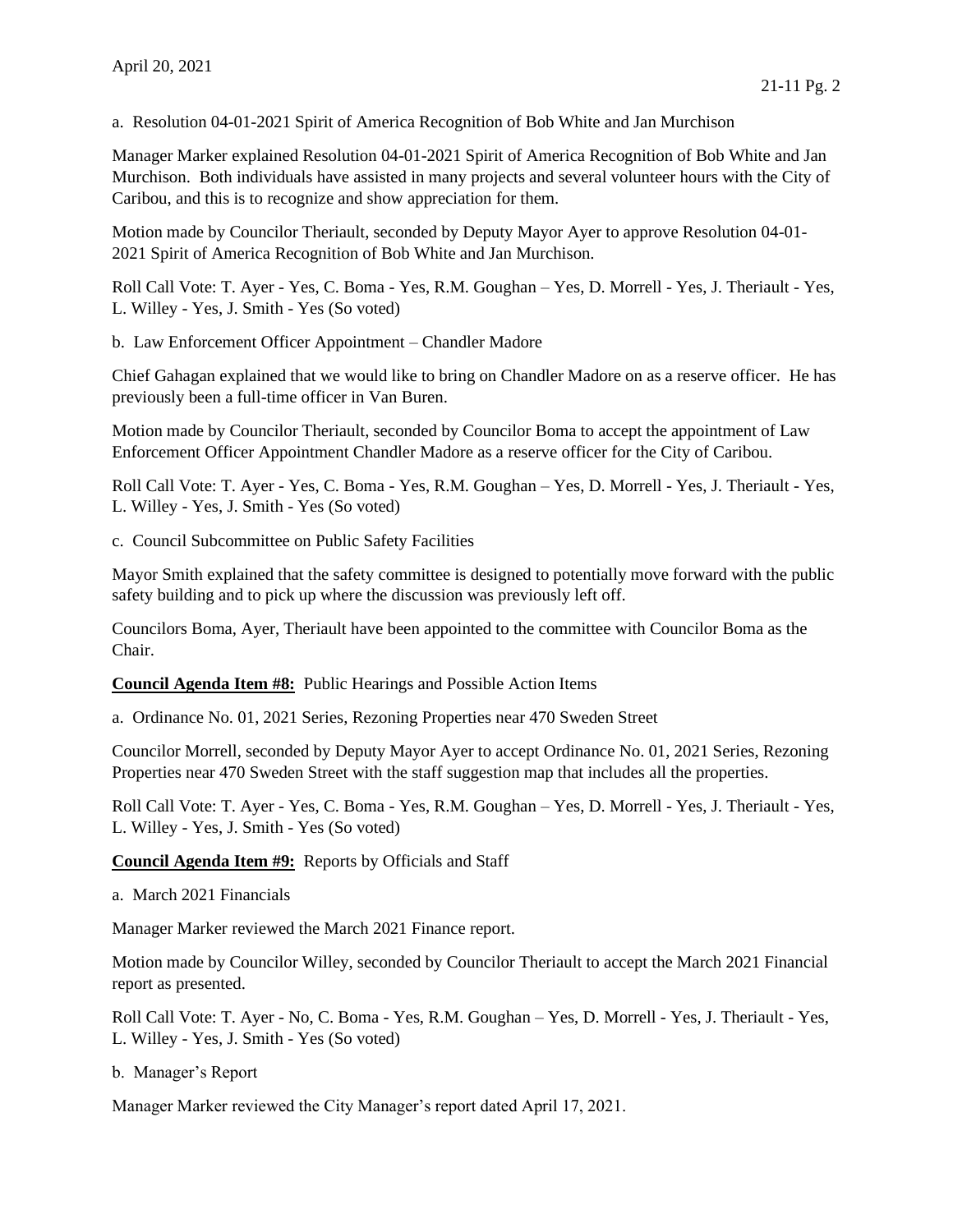**Council Agenda Item #10:** New Business, Ordinances and Resolutions

a. Discussion and Possible Action Regarding Tax Acquired Property at 399 Madawaska Road

Manager Marker explained that the property is still out to bid. It is the recommendation that the bid process be carried out as it has already started.

b. Discussion and Possible Action Regarding Reallocation of TIF funds for Façade Improvements

Manager Marker explained that the Façade Improvement program when initially created it was intended to have awards in the Spring and Fall of each year. He explained that if the council wanted to then money could be moved from the land bank seed fund over to the Façade Improvement fund to be able to spread some more money this year for the businesses.

Motion made by Councilor Morrell, seconded by Deputy Mayor Ayer to table the moving of the TIF Funds for additional Façade Improvements.

Roll Call Vote: T. Ayer - Yes, C. Boma - Yes, R.M. Goughan – Yes, D. Morrell - Yes, J. Theriault - Yes, L. Willey - Yes, J. Smith - Yes (So voted)

c. Introduction of Ordinance No. 03, 2021 Series, Approving Ogren Dump Lease

Deputy Mayor Ayer Introduced Ordinance No. 03, 2021 Series, Approving Ogren Dump Lease

d. Introduction of Ordinance No. 04, 2021 Series, Regarding Tax Acquired Property Disposal Policy

Mayor Smith introduced Ordinance No. 04, 2021 Series, Regarding Tax Acquired Property Disposal Policy

e. Introduction of Ordinance No. 05, 2021 Series Charter Amendment – Councilor Qualifications

Councilor Theriault introduced Ordinance No. 05, 2021 Series Charter Amendment – Councilor Qualifications

f. Introduction of Ordinance No. 06, 2021 Series, Charter Amendment – Attendance of Councilors

Councilor Theriault introduced Ordinance No. 06, 2021 Series, Charter Amendment – Attendance of Councilors

g. Introduction of Ordinance No 07, 2021 Series, Charter Amendment – Public Notice Methods

Councilor Theriault introduced Ordinance No 07, 2021 Series, Charter Amendment – Public Notice Methods

Public hearings for all introduced Ordinances will be set for the second meeting scheduled in May (May17, 2021)

h. Discussion and Possible Action Regarding Collective Bargaining Agreement with New England Police Benevolent Association Local 605

This item was moved to executive session.

**Council Agenda Item #11:** Reports and Discussion by Mayor and Council Members

Councilor Morrell would like an Ambulance Advisory board to research revenue loss.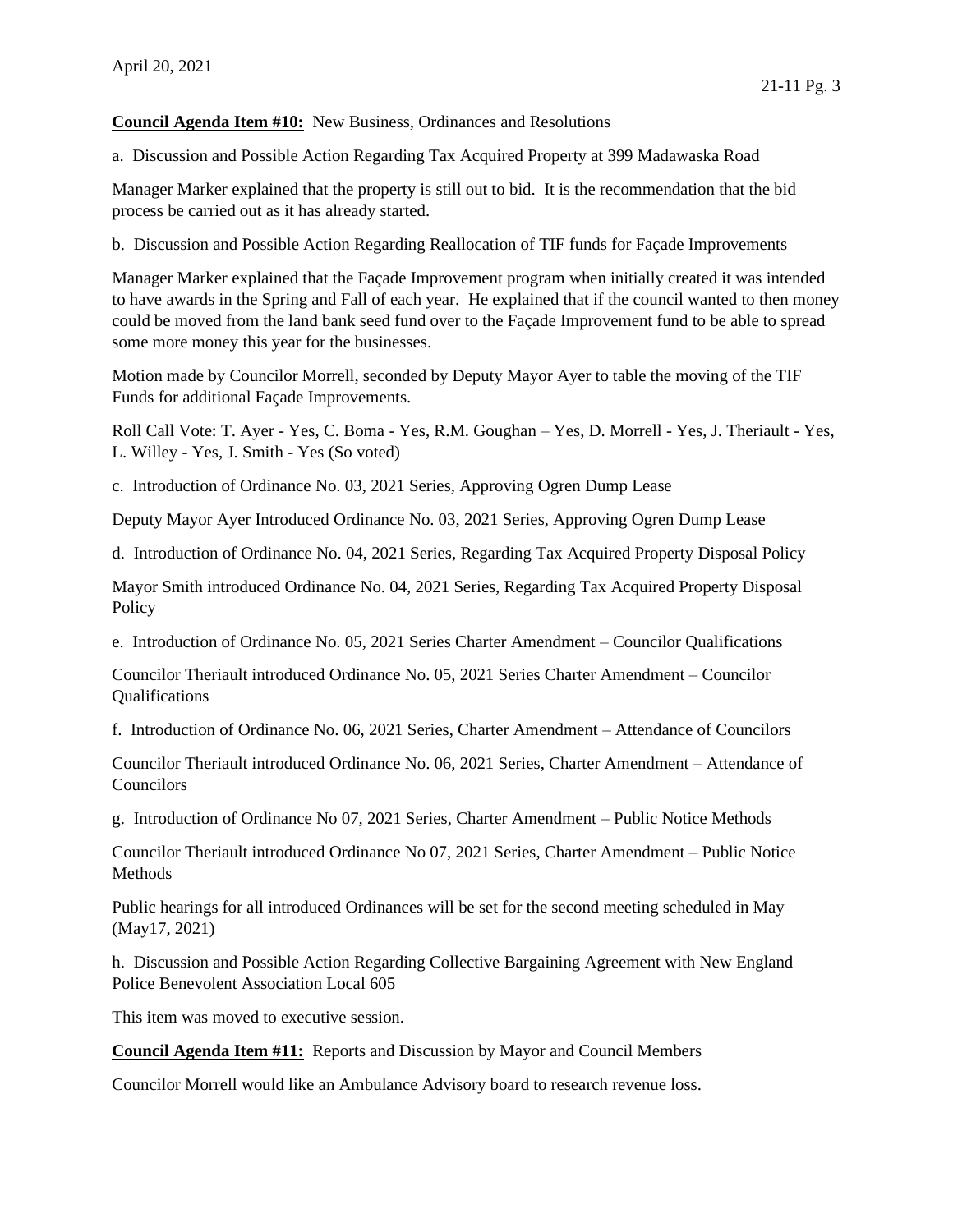Deputy Mayor Ayer would like to see the fence at the airport repaired, it would look better and provide more security.

Councilor Theriault stated the Nylander board is going to be meeting on Thursday.

Councilor Willey stated that the library board is currently doing fundraising and preparing for the yearly perennial sale.

**Council Agenda Item #12:** Executive Session(s) (May be called to discuss matters identified under Maine Revised Statutes, Title 1 §405.6)

a. Personnel matters under §405.6.A

Motion made by Councilor Theriault, seconded by Councilor Willey to enter executive session at 7:24 p.m. to discuss Personnel Matters under §405.6.A

Roll Call Vote: T. Ayer - Yes, C. Boma - Yes, R.M. Goughan – No, D. Morrell - No, J. Theriault - Yes, L. Willey - Yes, J. Smith - Yes (So voted)

Council exited executive session at 9:00 p.m.

Mayor Smith called for a special meeting to be hold on May 13 with the only agenda item being an executive session to discuss personnel matters regarding the new City Manager position.

b. Real Estate and Economic Development matters under §405.6.C

Motion made by Councilor Theriault, seconded by Councilor Willey to enter executive session at 9:02 p.m. to discuss Real Estate and Economic Development matters under §405.6.C

Roll Call Vote: T. Ayer - Yes, C. Boma - Yes, R.M. Goughan – No, D. Morrell - No, J. Theriault - Yes, L. Willey - Yes, J. Smith - Yes (So voted)

Council exited executive session at 9:28 PM.

No action was taken.

Council took a 2-minute recess.

c. Labor Negotiation items with the city's four unions under §405.6.D.

Motion made by Councilor Willey, seconded by Councilor Theriault to enter executive session at 9:30 p.m. to discuss labor relations under §405.6. D. (?)

Roll Call Vote: T. Ayer - Yes, C. Boma - Yes, R.M. Goughan – No, D. Morrell - No, J. Theriault - Yes, L. Willey - Yes, J. Smith - Yes (So voted)

Council exited executive session at 10:12 p.m.

Motion made by Councilor Theriault, seconded by Councilor Boma to table the action on the labor agreement between Caribou City and New England Police Benevolent Association Loacl 605.

Roll Call Vote: T. Ayer - Yes, C. Boma - Yes, R.M. Goughan – Yes, D. Morrell - Yes, J. Theriault - Yes, L. Willey - Yes, J. Smith - Yes (So voted)

**Council Agenda Item #13:** May 3 & 17 Regular Meetings. May 11 Special Meeting